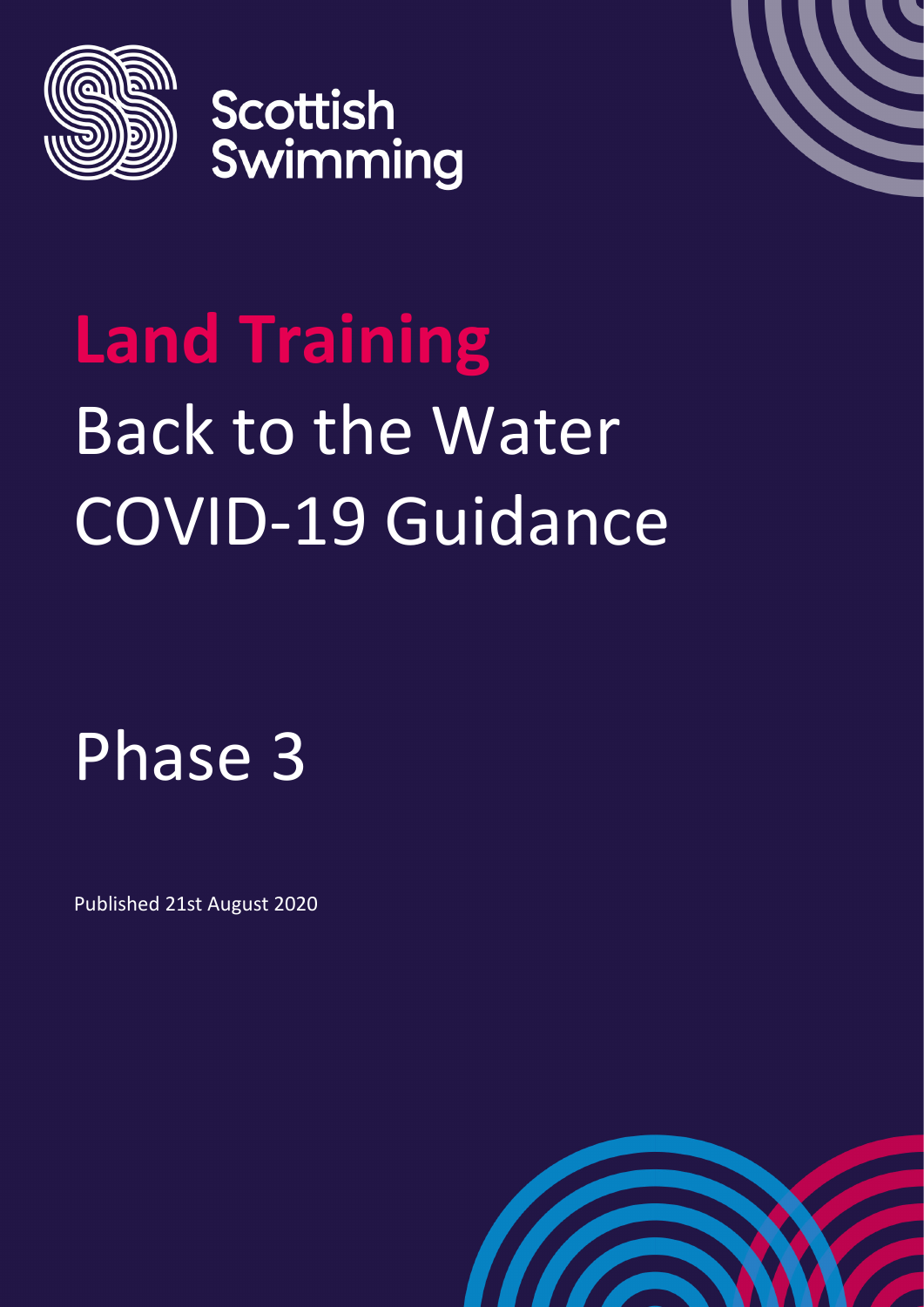

## **Contents**

|                                                          | Introduction                                          |                   |
|----------------------------------------------------------|-------------------------------------------------------|-------------------|
| 1.0                                                      | <b>Introduction</b>                                   | $\mathbf{2}$      |
| Section 1 Guidance for Coach-led Land Training Sessions  |                                                       |                   |
| 2.0                                                      | <b>Guidance for Coach-led Land Training Sessions</b>  | $\mathbf{2}$      |
| 2.1                                                      | Level of coach                                        | $\overline{2}$    |
| 2.2                                                      | Safety                                                | 3                 |
| 2.2.1                                                    | Pre-session considerations                            | 3                 |
| 2.2.2                                                    | Consider the outdoor environment that is being used   | 4                 |
| 2.2.3                                                    | Consider the athletes to attend                       | 4                 |
| 2.2.4                                                    | Consider the equipment being used                     | 5                 |
| 2.3                                                      | Safeguarding                                          | 5                 |
| Section 2 Scottish Government and sportscotland Guidance |                                                       |                   |
| 3.0                                                      | <b>Scottish Government and sportscotland Guidance</b> | 6                 |
| 3.1                                                      | Before participating                                  | 6                 |
| 3.2                                                      | Summary of key dates                                  | 7                 |
| 3.3                                                      | Organised sporting activity for Children and Adults   | 7                 |
| 3.4                                                      | Adult involvement and ratios                          | 10                |
| 3.5                                                      | Guidance for coaches                                  | 10                |
| 3.6                                                      | Test and protect                                      | $12 \overline{ }$ |
| 3.7                                                      | Health, safety and hygiene                            | 12                |
| 3.8                                                      | <b>Equipment and facilities</b>                       | 13                |
| 3.9                                                      | <b>Useful links</b>                                   | 13                |
| 3.10                                                     | <b>FACTS Guidance</b>                                 | 14                |
| <b>Section 3 Disclaimer.</b>                             |                                                       |                   |
| 4.0                                                      | <b>Disclaimer</b>                                     | 14                |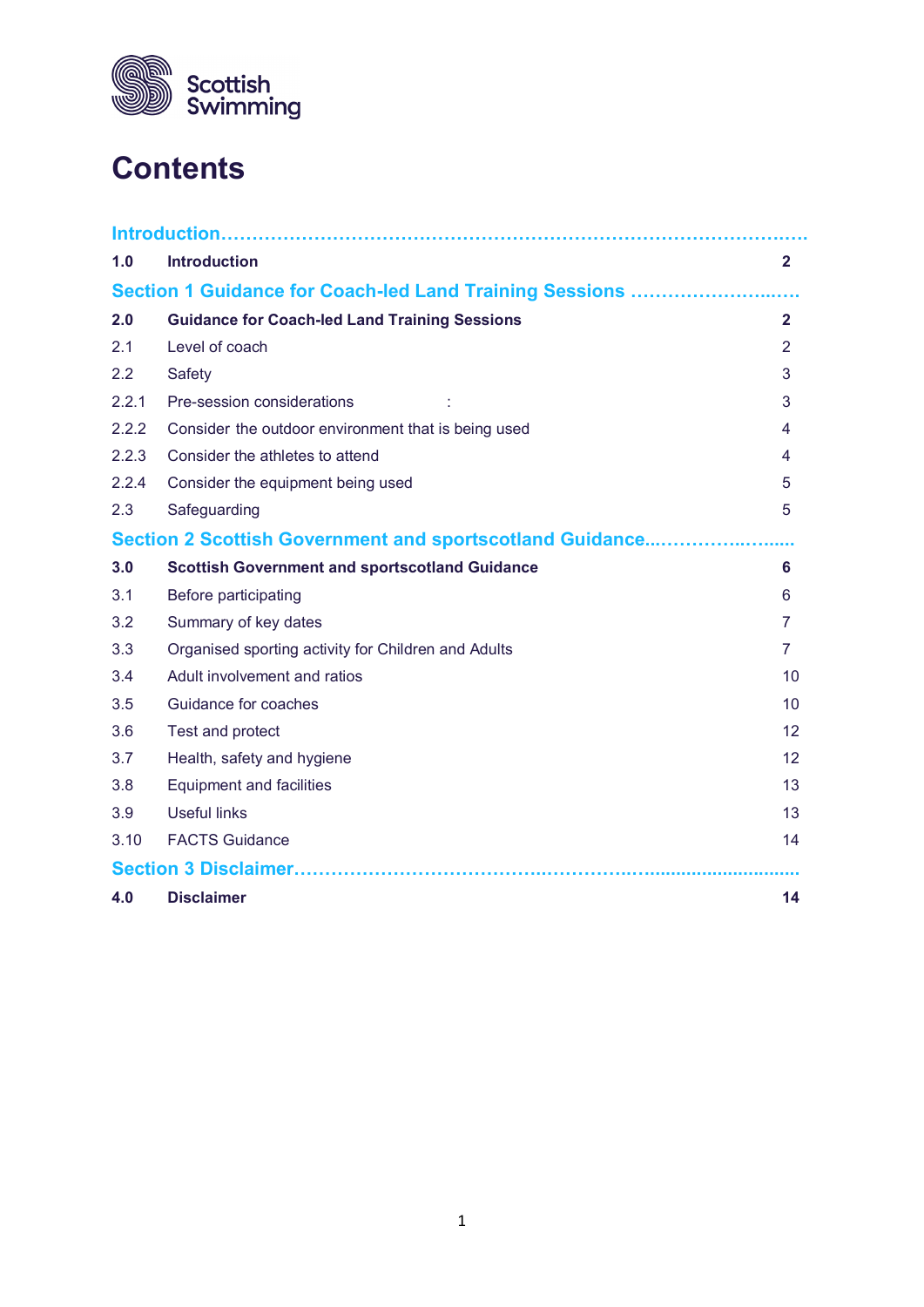

## **1.0 Introduction**

The following guidance sets out how a coach, on behalf of a club, can deliver land-based training and ensure that they are operating within Scottish Swimming's parameters and the club is covered by their Scottish Swimming insurance policy for this activity.

As we progress out of lockdown it is important to bear in mind the phased approach to the opening up of opportunities to exercise with our team mates. We are all looking forward to getting back to training within our clubs, which we know is a hugely important part of our sport. Land-based training opportunities are now permitted outdoor as long as the Scottish Government physical distancing guidelines are met. [https://www.gov.scot/coronavirus-covid-](https://www.gov.scot/coronavirus-covid-19/)[19/](https://www.gov.scot/coronavirus-covid-19/)

**Please find detailed in 3.0 the latest sportscotland and Scottish Government Guidance around Phase 3 restrictions effective from 10 July 2020 and updated 30 July 2020. Key points are summarised on page 13 of this document.**

## **2.0 Guidance for Coach-led Land Training Sessions**

## **2.1 Level of Coach**

Coaches should only deliver activity for which they are trained. In all of the instances below, coaches should apply good coaching practice. They should risk assess the activity, ensuring that it is appropriate for the developmental stage of participants and also take into account the fact that they will need to maintain current Scottish Government set physical distancing from athletes and athletes need to do so from each other. Adjustments should be made accordingly.

a. **Coaches with a recognised land training or strength and conditioning qualification** 

These coaches can deliver land training activity as long as they risk assess the activity appropriately, ensure as far as possible safe practice on behalf of the participant and work within the level for which they are trained.

b. **Coaches with a recognised aquatic qualification (but not a land training qualification)**

If the coach has been educated to deliver pre and post pool dryland activity then they can use this in their training, ensuring that they deliver appropriate technique and ensuring that the volume and intensity is within healthy limits for the participant.

- c. **Coaches with no recognised qualification** These individuals should not be delivering land-training content.
- d. **Activity outside of the scope of the qualification**

If the coach wants to utilise techniques that are out of the scope of their qualification then ideally they would use a person with a relevant qualification to deliver this as per (a). If this is not possible, then they could refer the participant (or their parent if Under-18) to relevant and reputable content available elsewhere. There will be content available on the relevant groups on Scottish Swimming's HIVE Learning platform with links to reputable sources of further content. It should be made clear to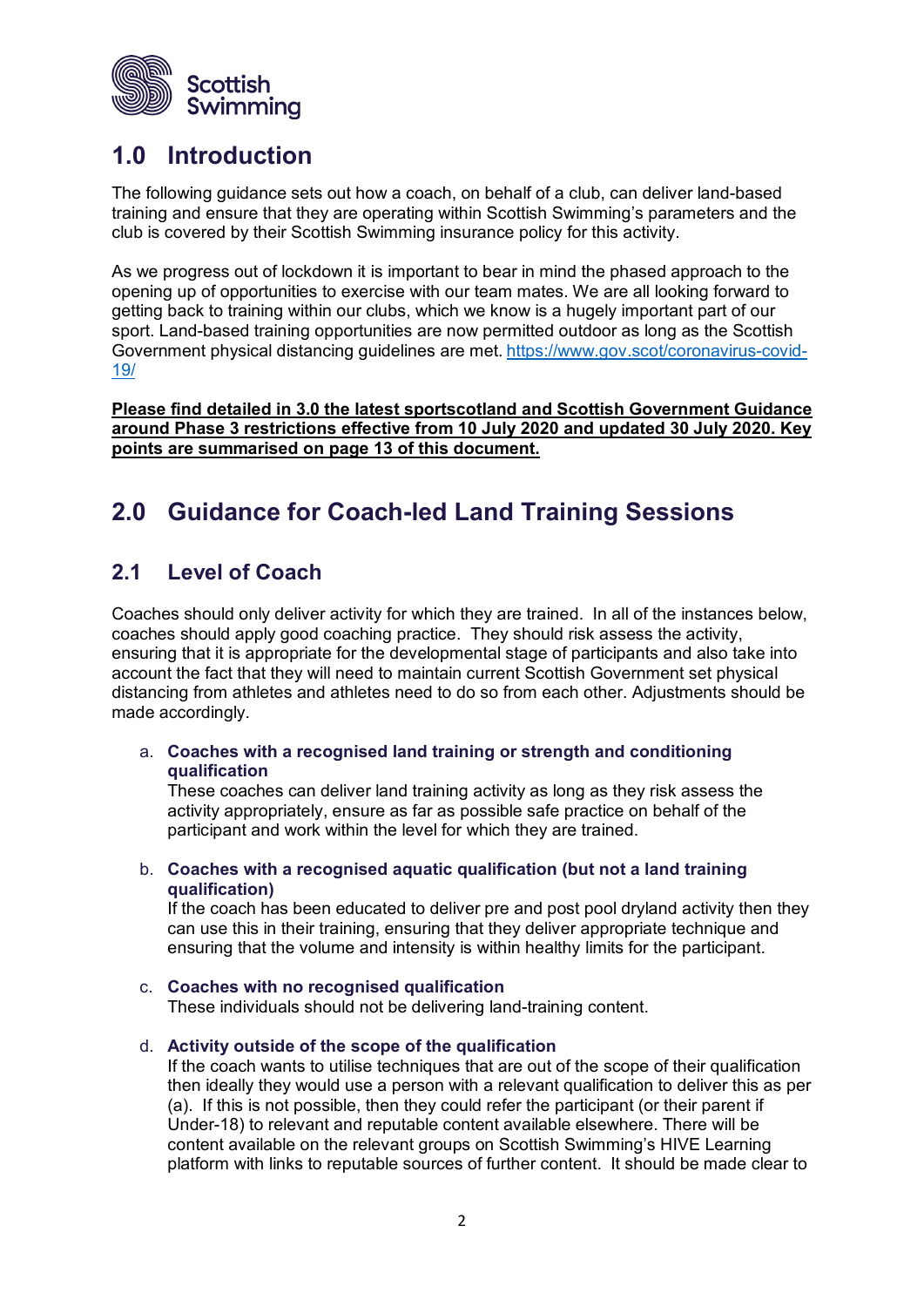

the participant / parent that the club, coach and Scottish Swimming accept no liability for any injury or issue arising from following such content.

## **2.2 Safety**

Safety of the participant must be paramount. Delivering sessions outdoors can bring extra challenges that should be addressed. The following guidelines should be considered.

#### **Before commencing any session:**

#### **2.2.1 Pre-Session considerations:**

- We strongly recommend the coach visit the chosen venue prior to the first training session. This will aid session planning, suitability and health & safety considerations.
- Clubs should collect and keep the contact details of participants and visitors for a period of 21 days. This would fit with the recommendations around hospitality requirements also. Club should also consider embedding a COVID screening questionnaires as part of the return process to ensure participants, coaches and athletes are free of COVID symptoms.
- The coach must ensure that they are allowed to use the outdoor space and has acquired the relevant permit for this if necessary.
- Risk assessments should be carried out and documented at all sites. Consider safety first, particularly minimising the risk of infection/transmission.
- Appropriate physical distancing and hygiene measures must be put in place to ensure participants, staff and volunteers are always protected.
- Coaches should plan appropriately for the session in advance, be aware of responsibilities, be clear on expectations with participants and build in a review period to reflect on effectiveness and safety of the session.
- Coaches should stick to the guidelines with regards to the number of athletes and households and carefully consider their workload if they are expected to run multiple sessions per day (online and in person).
- Clearly outline the session timings to athletes and highlight that athletes / parents are responsible before and after these set times.
- Consider how athletes will get to the venue, can you group the athletes by locality to limit transport requirements.
- Cleaning, hand, and respiratory hygiene are core measures and provision should be made for these. Clear guidance and plans are needed for cleaning of equipment and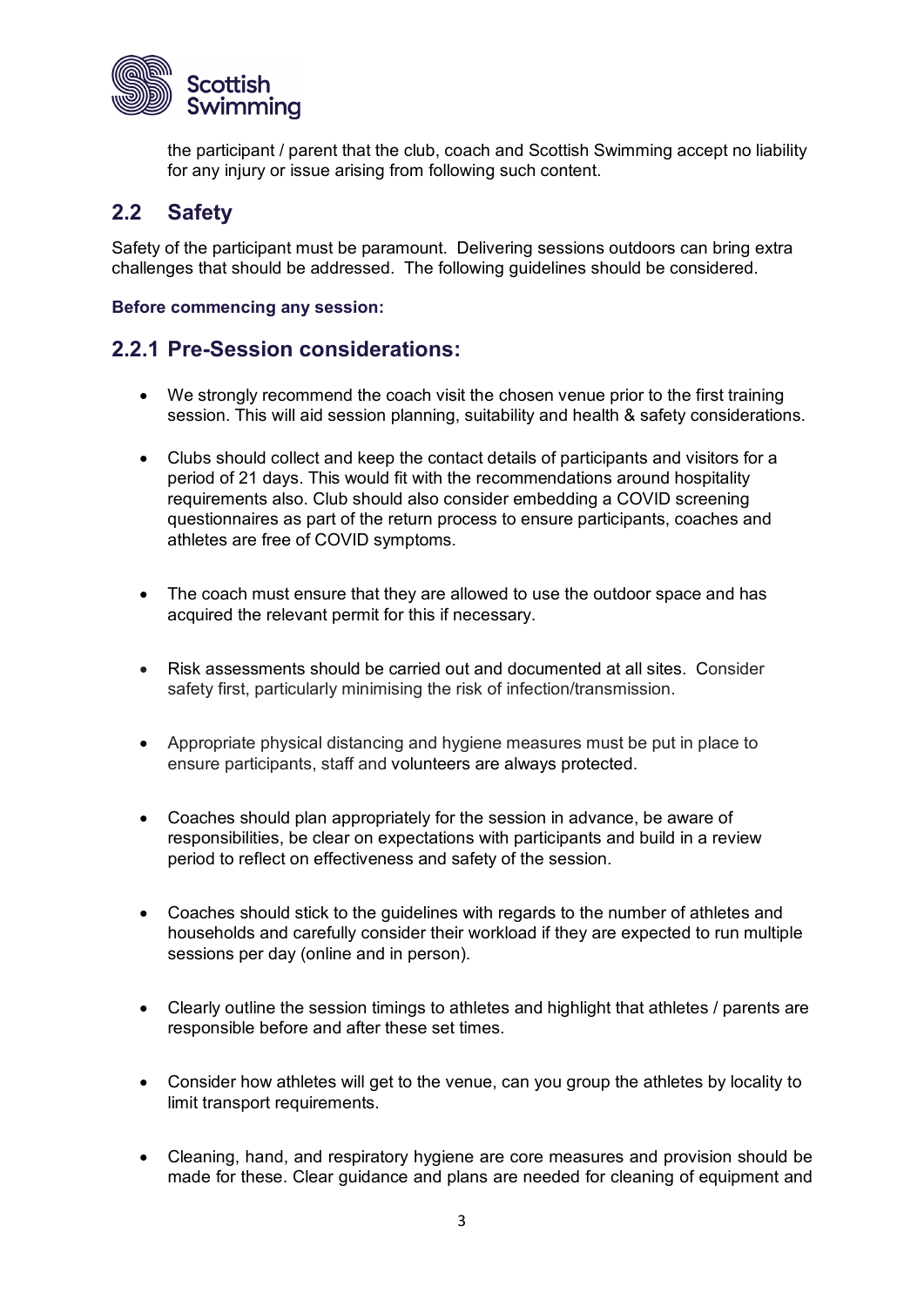

waste disposal. Note that toilets and other washing facilities may not be available. Detailed guidance is available at;

> [www.hps.scot.nhs.uk/web-resources-container/covid-19-guidance-for](http://www.hps.scot.nhs.uk/web-resources-container/covid-19-guidance-for-non-healthcare-settings/)[non-healthcare-settings/](http://www.hps.scot.nhs.uk/web-resources-container/covid-19-guidance-for-non-healthcare-settings/)

[www.hps.scot.nhs.uk/a-to-z-of-topics/hand-hygiene/](http://www.hps.scot.nhs.uk/a-to-z-of-topics/hand-hygiene/)

## **2.2.2 Consider the outdoor environment that is being used:**

- What is the ground like, is it suitable for the activities being undertaken?
- Is the training area safe and free from intrusion from others?
- Is the weather appropriate, is there enough shade from the sun, plan of action in case of rain/heavy rain?
- Can the athletes be seen and supervised effectively?

## **2.2.3 Consider the athletes to attend:**

- People who are symptomatic should self-isolate for 10 days: household members for 14 days as per info on NHS guidance. No one who is self-isolating should attend an outdoor sports activity.
- From 24 August Outdoor group coaching for organised sports and leisure activities including aerobics and fitness classes can take place for a maximum of 30 people at any one time.
- Communication with participants is important and participants should know what to do before / during / after attending their coached session.
- The coach must ensure that those taking part are sufficiently fit and healthy to participate in the activity including considering any pre-existing medical conditions that athletes may have and if in any doubt, we recommend they do not train. If a participant has recovered from COVID-19 we strongly recommend they receive a medical check up to ensure they are fit to train before they start.
- Consider the condition of athletes who may not have trained fully for some time we strongly recommend a gradual return to training with particular attention taken to avoid unnecessary injuries through doing too much too soon.
- The coach must agree any necessary measure to ensure physical distancing is adhered to and reduce the possibility of virus transmission. This must be communicated to athletes before the first session, at the start of all sessions and during sessions as necessary. This must also be documented within the risk assessments.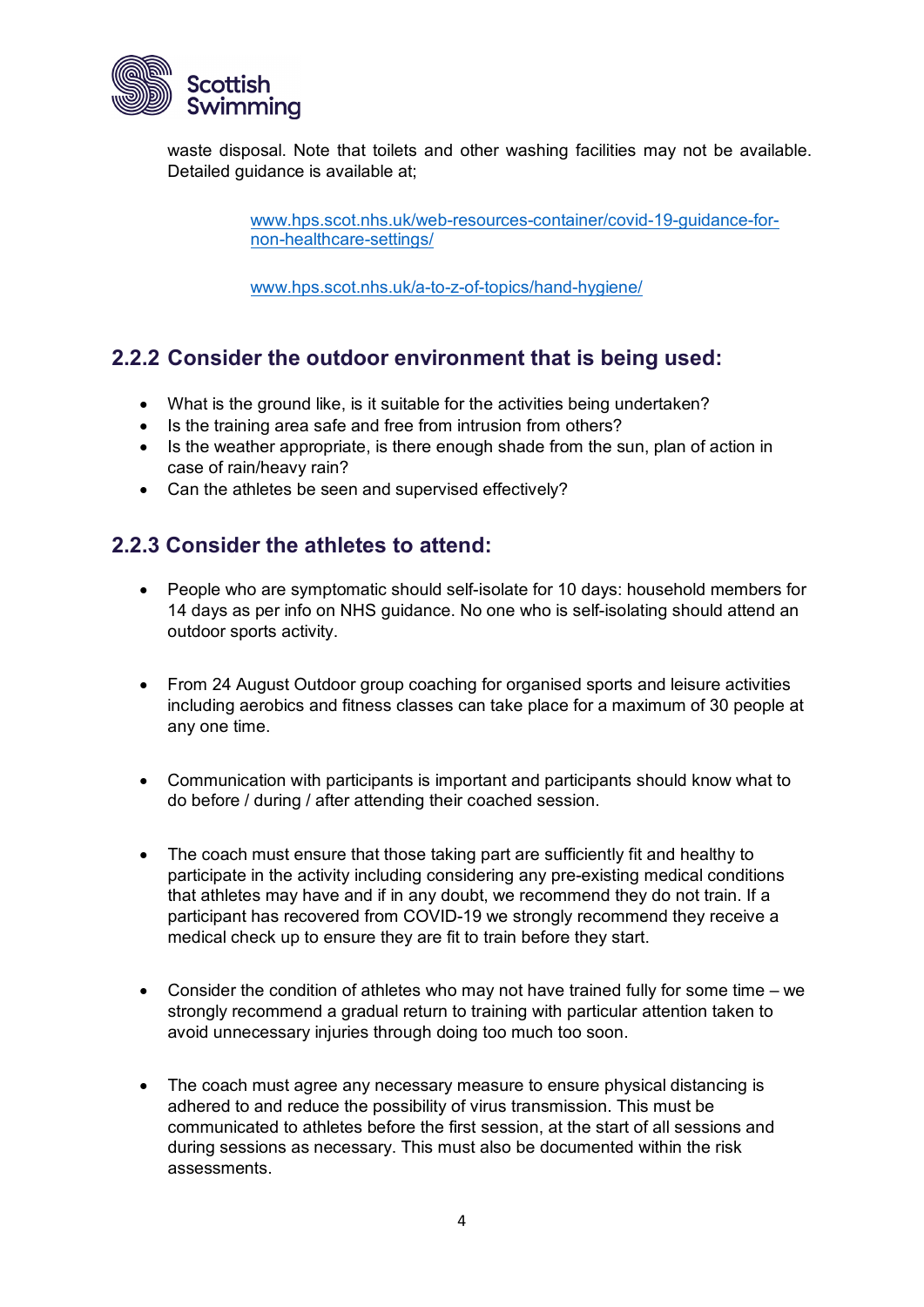

- Parents/guardians who are supervising their children must abide by Scottish Government physical distancing guidance and stay at least 2m away from those out with their own household. Groups of parents from different households must not congregate before, during or after the activity.
- It must be noted that all participants must be members of Scottish Swimming for insurance purposes. Any non-members engaged in the activities will render the insurance for the entire group void.

## **2.2.4 Consider the equipment being used:**

- Athletes should bring their own equipment and should not share it. It should be cleaned thoroughly before and after use.
- Is the equipment safe and appropriate to be used in the environment? Please note, dangerous equipment must be avoided (e.g. garden trampolines).
- Can it be transported safely, and securely?
- Equipment (e.g. balls) can be thrown or passed between athletes but are subject to cleaning protocols to avoid virus transmission through touch points.
- Ensure appropriate clothing is worn by athletes including suitable footwear, no jewellery etc.
- The coach and participants should stay hydrated and remember to use appropriate sun-protection including sun-cream, caps etc.

## **2.3 Safeguarding**

As with any other form of coaching, implementing good safeguarding practice is extremely important to protect the coach and the participant. All usual safeguarding considerations should be taken into account. In addition, the following guidelines should be followed:

All clubs and coaches must operate in a safe and effective manner in accordance with the Scottish Swimming insurance policy and Wellbeing & Protection Policy: Children & Young People Policies and Procedures, which are still in operation.

The club Wellbeing & Protection Officer (WPO) must be aware of the training that is being undertaken, undertake risk assessments, and give guidance as appropriate. This should include assessing that the venue, activity and supervision is appropriate from a safeguarding point of view.

Coaches should ensure they do not put themselves in compromising positions, in particular ensuring that they are never left one-to-one with an under-18 year old athlete.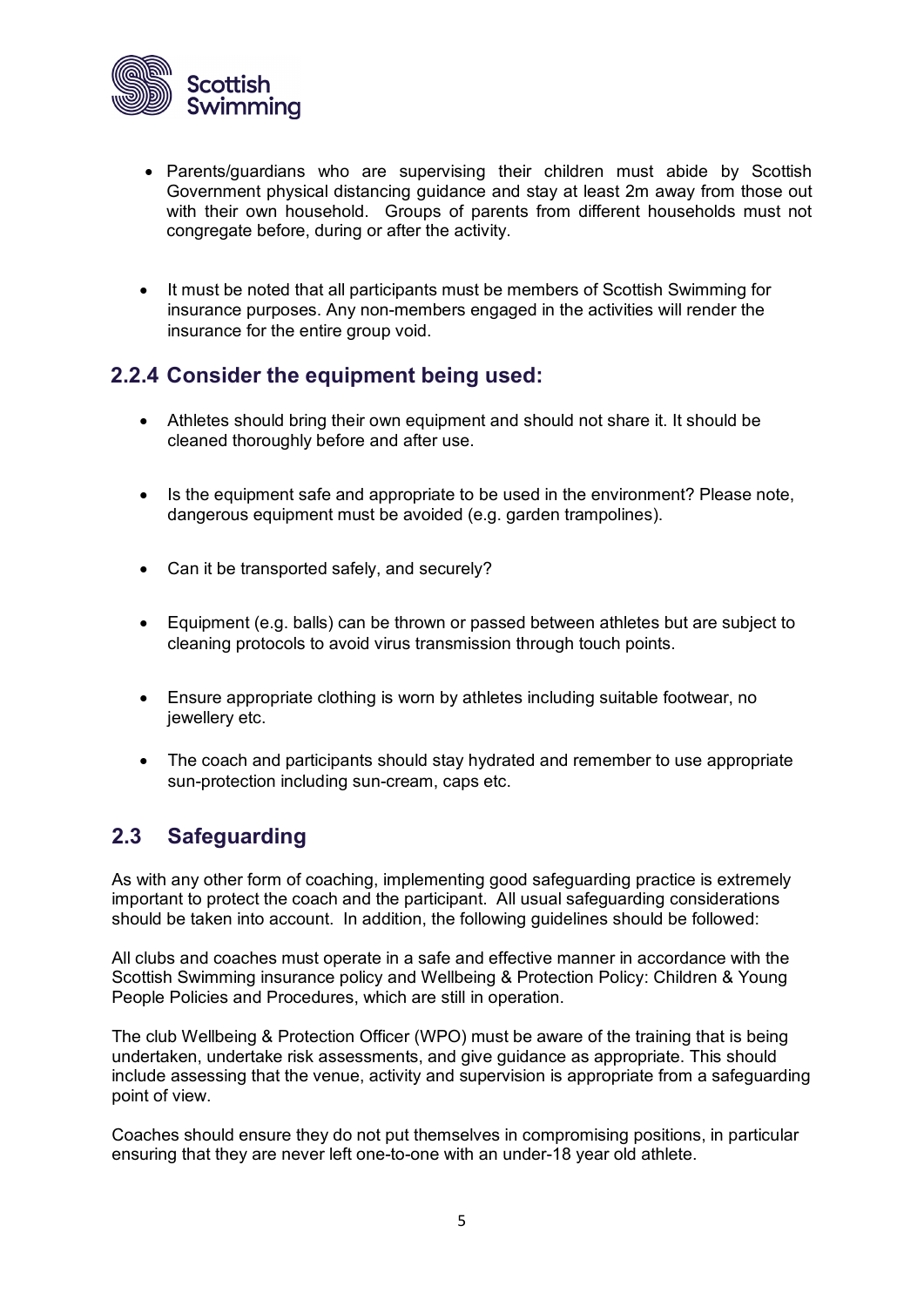

Report child safeguarding concerns immediately to your designated WPO or Scottish Swimming's safeguarding officer Lindsey Booth [\(l.booth@scottishswimming.com,](mailto:l.booth@scottishswimming.com) 07832117491).

## **3.0 Scottish Government & sportscotland guidance**

Sporting activities can now be undertaken, providing all activity is consistent with current Scottish Government guidance on health, physical distancing and hygiene – you will also need to make sure that your club, facility and participants are made aware and can adapt to changes in guidance at short notice. Information on Scottish Governments approach to managing COVID-19 is available at [Scottish Government: Coronavirus in Scotland](http://www.gov.scot/coronavirus-covid-19/) .

People who are symptomatic should self-isolate for 10 days and household members for 14 days as per info on NHS guidance. No one who is self-isolating should attend a sports facility or activity.

To manage a safe return to sport and leisure activities it is a mandatory requirement that all clubs, facility operators and deliverers put in place comprehensive Test & Protect procedures to help break chains of transmission of Coronavirus (COVID-19). Further information is available within this guidance and at [Scottish Government: Test & Protect.](http://www.gov.scot/publications/coronavirus-covid-19-test-and-protect/)

All clubs providing physical activity must abide by Scottish Swimming guidance and have a named 'COVID-19 Officer' who will complete documented risk assessments and ensure all appropriate mitigations are put in place by the sports organisation before any physical activity is undertaken. Risk Assessment guidance can be found on the [Scottish Swimming website.](https://www.scottishswimming.com/clubs/covid-19-guidance)

**Clubs and participants should be aware that the easing of restrictions does not mean that all facilities will open immediately. Clubs, owners and operators will require time to consider all the implications of opening facilities and put plans in place to re-engage staff and to set up operations that ensure the safety of participants, staff and volunteers. This is a difficult time for everyone so please be patient.**

## **3.1 Before participating**

- 1. These guidelines should be read in conjunction with any updated Scottish Government guidance on health, physical distancing, and hygiene. Participants should be aware of and adapt to changes in guidance at short notice. Information on the Scottish Government's approach to managing COVID-19 is available at **Scottish Government:** [Coronavirus in Scotland Guidance.](http://www.gov.scot/coronavirus-covid-19/)
- 2. People who are symptomatic should self-isolate for 10 days and household members for 14 days as per NHS guidance. No one who is self-isolating should attend an outdoor sports facility/activity.

**IMPORTANT: Do not leave your home to undertake exercise or physical activity if Scottish Government advice means you should stay at home because you or someone you live with has or has had symptoms of COVID-19.** 

## **3.2 Summary of key dates for return to sport and physical activity**

From the 24 August 2020 additional sport and leisure activities will be permitted if appropriate guidance and risk assessments are implemented.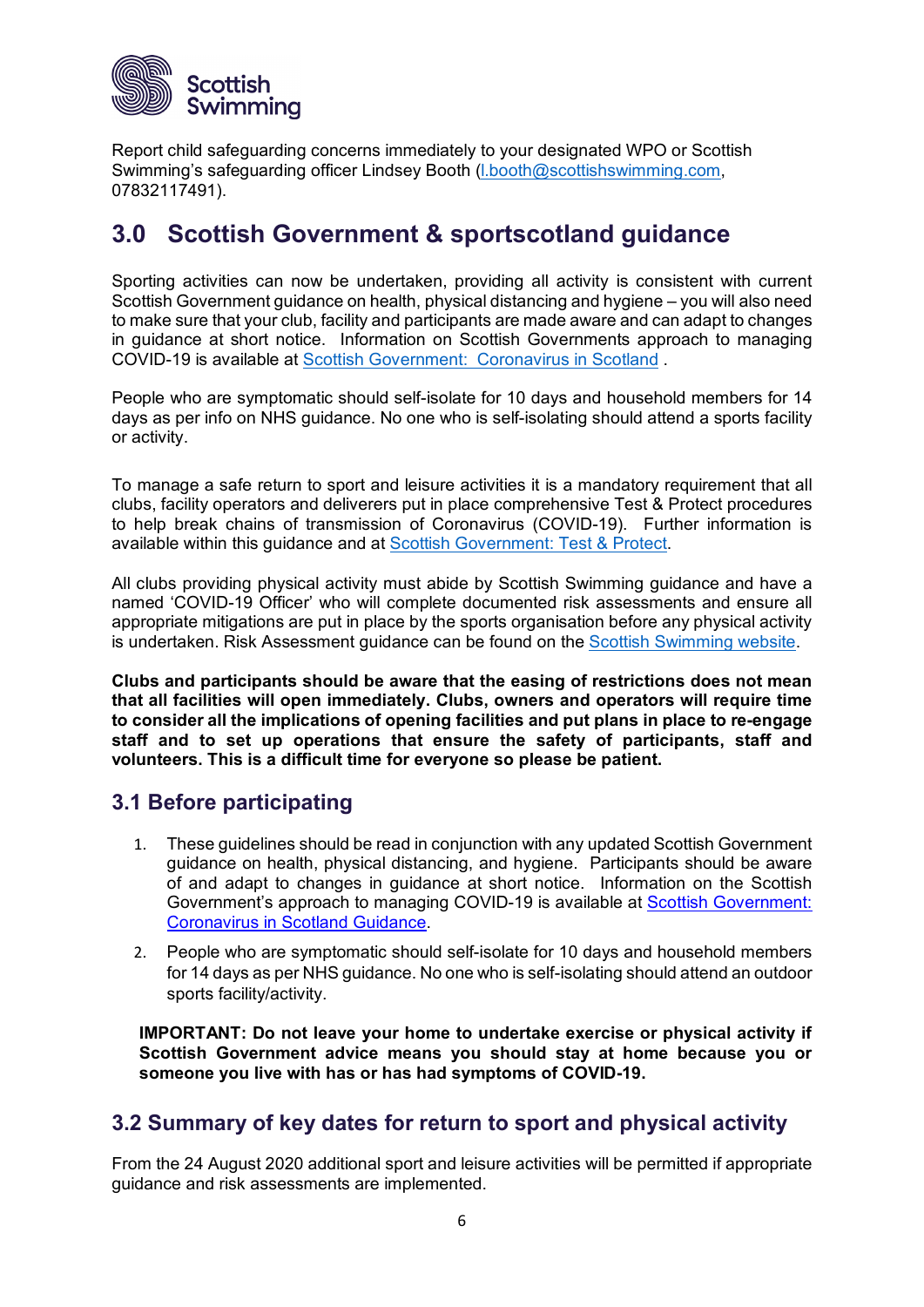

- $\circ$  Adult outdoor contact sports training and competition in an organised setting can resume ideally with a maximum of 30 people taking part in any one session
- o In line with Scottish Swimming guidance clubs should consider introducing a period of contact training to familiarise participants with guidelines before undertaking competition

From the 31 August 2020 indoor sport and leisure facilities are able to open if Scottish Government [Coronavirus \(COVID-19\): Guidance for the opening of indoor and outdoor sport](http://www.gov.scot/publications/coronavirus-covid-19-guidance-on-sport-and-leisure-facilities)  [and leisure facilities](http://www.gov.scot/publications/coronavirus-covid-19-guidance-on-sport-and-leisure-facilities) is fully implemented:

- $\circ$  this includes the provision of indoor non-contact and contact sport training and competition activities for children up to and including 11 years of age and;
- $\circ$  indoor non-contact sport training and competition for those 12 years of age and over where physical distancing can be maintained

Outdoor sporting events or activities involving more than 30 people should not take place at this time unless following Scottish Swimming guidance which has been approved by **sport**scotland.

An indicative date of 14 September 2020 has been identified by Scottish Government for further changes to sport and leisure activity including;

- o Limited spectator access to sports stadia
- $\circ$  Resumption of indoor contact sports and competition for those 12 years of age and older

## **3.3 Organised Sporting Activity for Children and Adults**

Organised indoor and outdoor sporting activity/competition for children and adults may be undertaken as outlined below and where appropriate SGB guidance has been approved by **sport**scotland.

All sport facility operators providing organised competitions must abide by relevant Scottish Swimming guidance and have a named 'COVID-19 Officer' who will be responsible for completing documented risk assessments and ensuring all appropriate mitigations are put in place.

#### **Definitions - for the purposes of this guidance;**

- contact sport or activity is defined as "a sport or activity in which the participants necessarily come into bodily contact with one another"
- non-contact sport or activity is defined as "a sport or activity in which the participants are physically separated by playing rules such as to make it difficult for them to make physical contact during the course of an activity.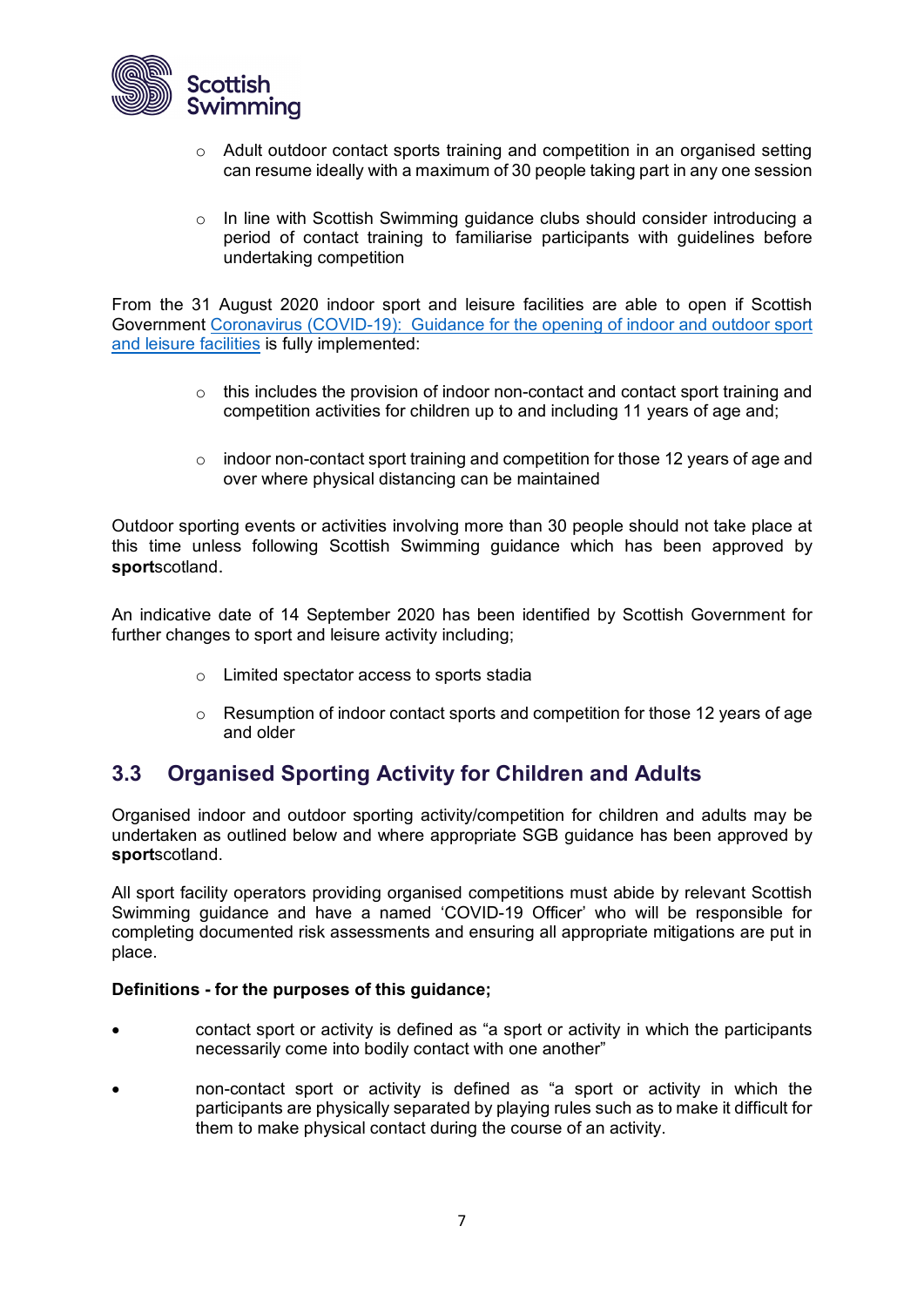

- Non-contact sports where participants would normally encroach within 2m should put in place measures to limit this risk. For instance, training only or competition with altered rules to maintain physical distancing.
- Sports competition refers to where participants or teams compete against different opponents as part of an organised league or competition.

#### **3.3.1 Children and Young People**

- Outdoor contact and non-contact sport and competition can be undertaken by children and young people.
- From the 31 August 2020 this will be extended to include all forms of indoor sports training, activity and competition for children up to and including the age of 11 years.

#### **3.3.2 Adults**

- Outdoor non-contact sporting activity and competition may be undertaken.
- From the 24 August 2020 outdoor contact sport training, activity and competition in an organised setting may resume with a maximum of 30 people taking part in any one session. This may, in exceptional circumstances, be increased to include for example officials, coaches and support staff (medical etc) if agreed with **sport**scotland.
- From the 31 August 2020 adult indoor non-contact sports training, leisure activity and competition may resume subject to appropriate physical distancing measures being put in place to limit the risk of participants encroaching within 2m.
- No adult indoor contact sport should be undertaken at this time.
- **3.3.3 All clubs providing sport specific activities must abide by relevant Scottish Swimming guidance and have an appointed 'COVID-19 Officer' who will complete documented risk assessments and ensure appropriate mitigations are put in place before any sporting activity is undertaken.**

#### **3.3.4 Physical Distancing**

- Children aged 11 years and younger are not required to physically distance at any time, as set out in Scottish Government guidance.
- For those over 12 years of age taking part in an organised outdoor activity, a 'field of play bubble' can be created whilst a sporting activity is taking place, in effect suspending physical distancing guidelines for the duration of the activity. Normal physical distancing guidelines will however apply before and after the activity takes place.
- For those over 12 years of age taking part in indoor sporting or leisure activity normal physical distancing rules should be followed. Risk assessments should, where possible, consider mitigating actions to reduce the likelihood of participants encroaching within 2m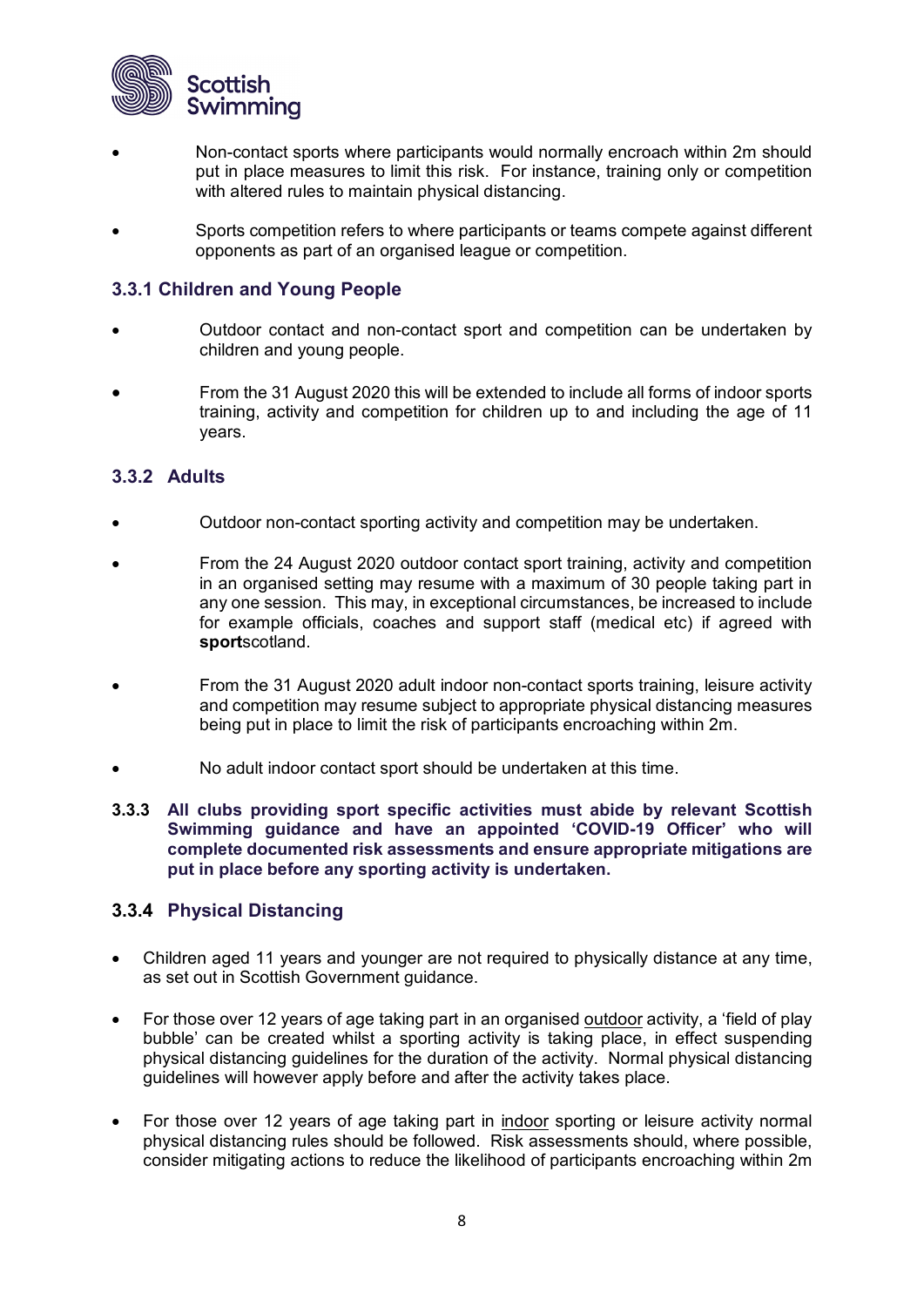

of each other. For instance, clubs may consider, where appropriate, different formats of competition, zoned participation areas or staggered starts.

- No formal presentation ceremonies should take place during or after an activity or competition and the focus should be on reducing numbers in attendance at any one time.
- Coaches and others supporting organised activity should attempt to keep physically distant where possible, but it is recognised that this will not always be possible. In such circumstances the responsible 'COVID-19 Officer' should consider appropriate mitigating actions as part of the risk assessment.
- Specific consideration should be given to supervision of children under the age of 5 years as it is not appropriate for young children to maintain the models of physical distancing that are suitable for older children, either practically or in terms of child development. You may, for instance, ask a parent to be present.
- Where an employee is providing an activity, relevant work placed risk assessments and consultation should take place in advance of any activity being undertaken. See the Businesses, workplaces and self-employed people section at [Scottish Government:](http://www.gov.scot/coronavirus-covid-19/)  [Coronavirus in Scotland.](http://www.gov.scot/coronavirus-covid-19/)
- Parents/guardians who are supervising their children must abide by Scottish Government physical distancing guidance and stay at least 2m away from those out with their own household. Groups of parents from different households must not congregate before, during or after the activity.

#### **3.3.5 Participant numbers and duration of organised activity:**

- A 'field of play bubble' can be created whilst a sporting activity is taking place, in effect suspending Scottish Government household number guidelines for the duration of the activity, if appropriate guidance is agreed with **sport**scotland as highlighted herein. Normal household guidelines will however apply before and after the activity takes place for those aged 12 years and over.
- Where there is likely to be close contact between participants in an organised sporting activity, mitigation should be put in place to minimise risk and keep participants safe.
- Clubs should therefore consider limiting the numbers taking part and the required duration of the activity.
- The focus should be on delivering the organised activity with as few participants as possible interacting with each other and for the minimum amount of time, whilst still allowing the activity to be run effectively.
- In the event of first aid treatment being required it is recognised that a suitably qualified coach/supervising adult may require to attend to a child. The sports organisation 'COVID-19 Officer' should consider processes for managing this as part of the risk assessment. This could include but not be limited to:

o Provision of suitable PPE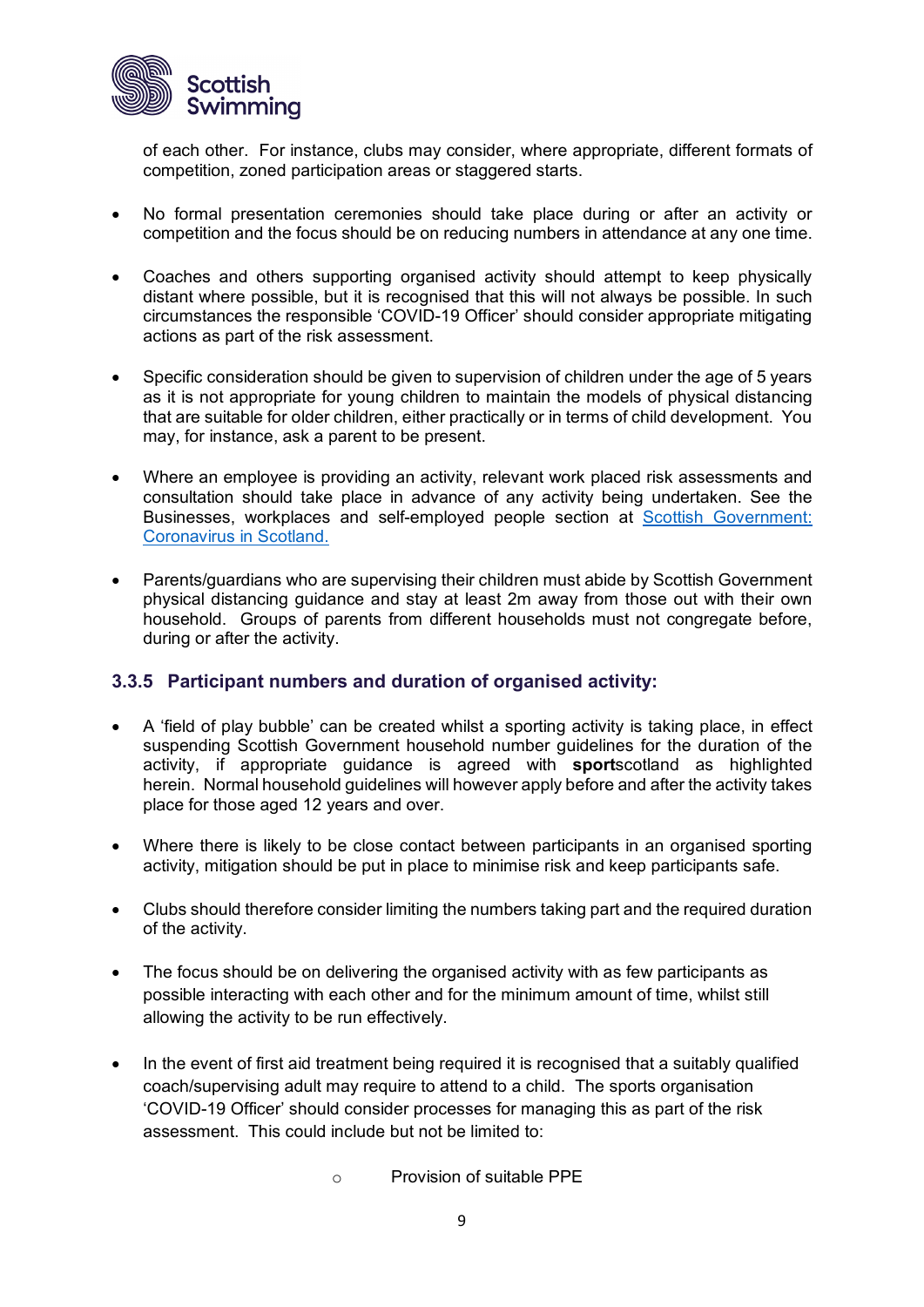

- o Training of coaches/supervising adults
- o Presence of one parent/guardian being required at the

activity

## **3.4 Adult involvement and ratios:**

- All adults involved in coaching / actively engaging with children in an organised environment should have undertaken appropriate Scottish Swimming safeguarding and, where available, COVID-19 training.
- Sports organisations should always ensure appropriate ratios of coach/adult to child as per Scottish Swimming guidance and follow all related Wellbeing and Protection advice. Health, safety and wellbeing policies should always be risk assessed and implemented.

## **3.5 Guidance for coaches**

#### **Coaching and Instructing**

Guidance for coaches is available at **Getting your coaches ready for sport**.

- From the 3<sup>rd</sup> August 2020 restrictions were lifted on the number of households (or extended households) that can be coached per day.
- From the 24<sup>th</sup> August 2020 coaches can take organised outdoor group training sessions with a maximum of 30 people involved at any one time.
- During outdoor group training sessions appropriate risk assessed physical distancing and hygiene measures should be put in place to protect participants.
- Coaches and instructors working with children should familiarise themselves with the additional considerations developed by **Children 1st**: [Child Wellbeing and Protection](http://www.sportscotland.org.uk/media/5774/cyp-return-to-sport-after-covid-19.pdf)  [Considerations.](http://www.sportscotland.org.uk/media/5774/cyp-return-to-sport-after-covid-19.pdf)
	- 3.5.1 It is the responsibility of each venue operator, club and coach to ensure documented risk assessments, based on local circumstances, are completed prior to any activity taking place. Consider safety first, particularly focusing on minimising the risk of infection/transmission. Appropriate measures must be put in place to ensure participants, staff and volunteers are protected at all times.
	- 3.5.2 Children under 12 do not need to maintain physical distance between themselves.
	- 3.5.3 Organised outdoor sport specific activity can be undertaken by children and young people from the 13 July, with a phased implementation, subject to Scottish Swimming agreeing guidance with **sport**scotland covering the following areas;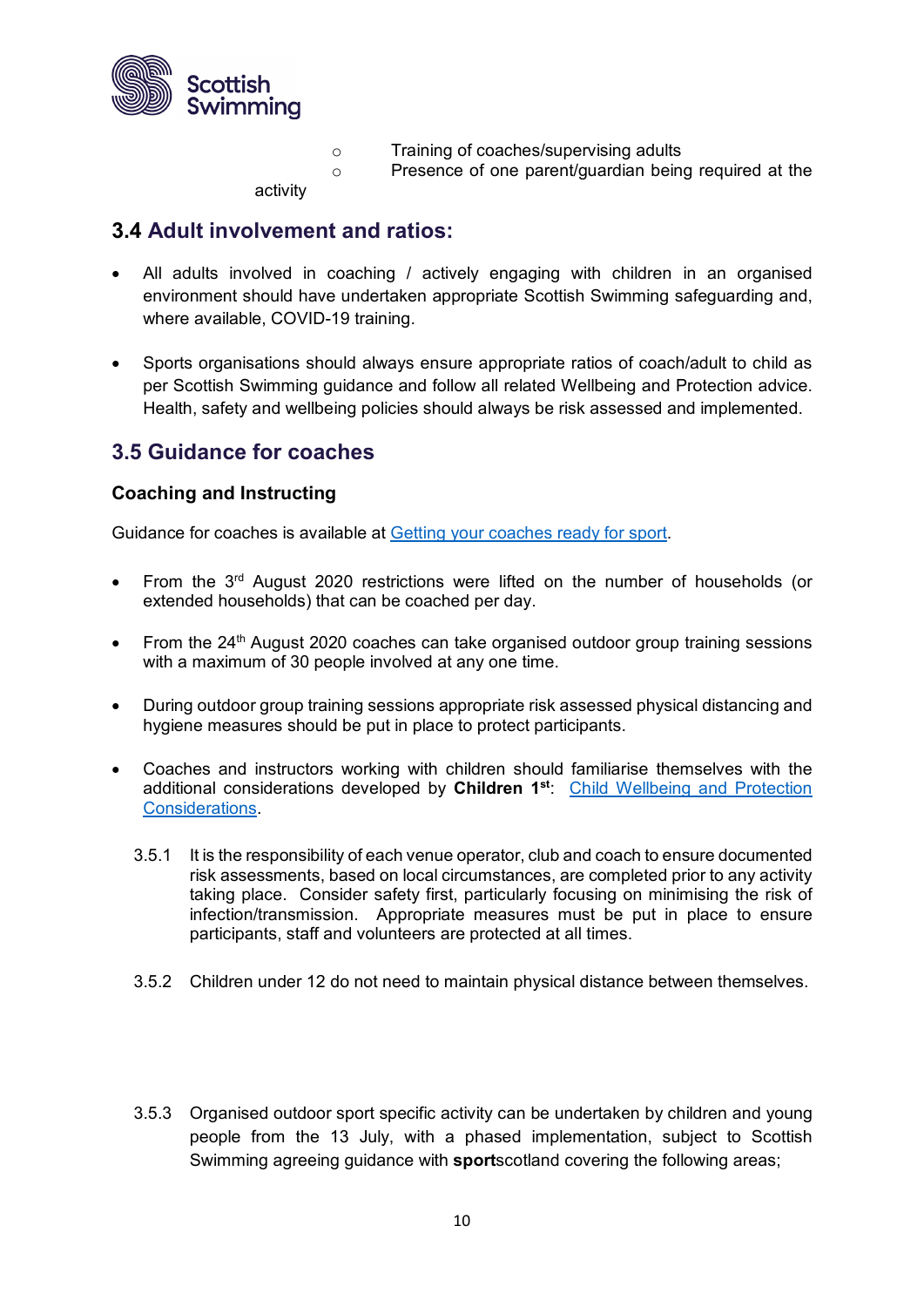

- Health, safety & hygiene measures for children's activity which should be in line with guidance provided within this document
- Participant numbers and duration of organised activity should adhere to current Scottish government guidance and also best practice for your sport in relation to age and ability
- Adult involvement and ratios
- Physical distancing

#### **At all times coaches should:**

- Adhere to the Scottish Government's physical distancing guidelines of staying at least 2m away from others and ensure participants they are coaching do so too. No contact training should be undertaken unless in organised children's activity as stipulated in the [Return to Sport & Physical Activity Guidance.](http://www.sportscotland.org.uk/covid-19/latest-outdoor-sport-and-physical-activity-guidance/)
- Plan appropriately for the session in advance, be aware of responsibilities, be clear on expectations with participants and build in a review period to reflect on effectiveness and safety of the session.
- Ensure signage on guidelines for participating safely and promoting hygiene measures are clearly displayed and up to date.
- Consult Scottish Swimming guidance for the relevant sport or activity being delivered. Where relevant, also check with your venue provider, such as a local authority/leisure trust or club to ensure you follow their specific guidance and processes.
- Be aware of their responsibilities and that of their participants before, during and after each session.
- Check, in advance of delivery, that appropriate insurance policies are in place for all coached activities and that their insurance is valid for the activities they plan to deliver.
- Find out about their direct and surrounding delivery environment in advance of the session and contact the facility operator, where relevant, to confirm any changes in processes and procedure
- Ensure appropriate policies are in place in line with respective Scottish Swimming regarding safeguarding best practice.

## **3.6 Test and Protect**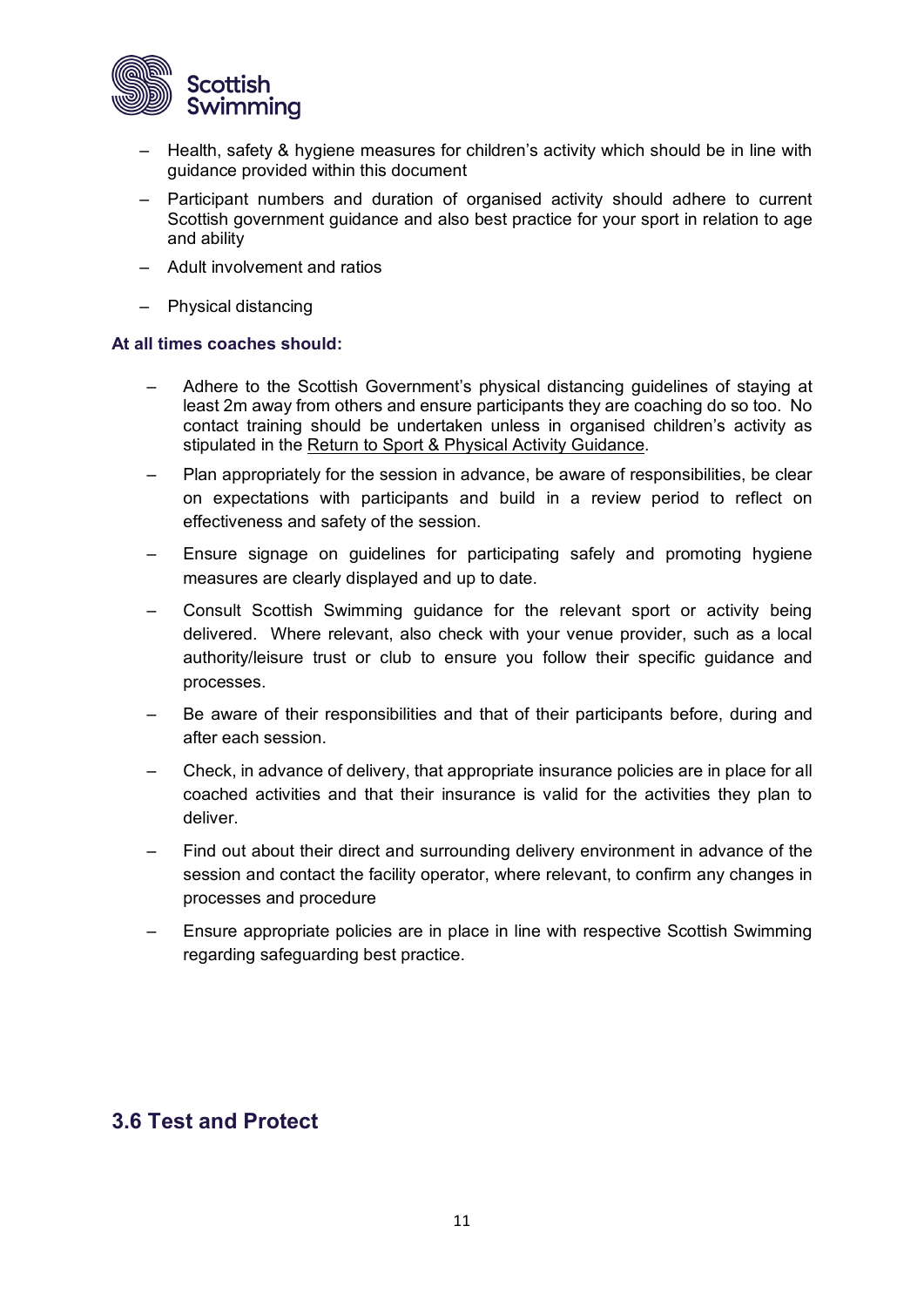

3.6.1 [Test and Protect,](https://www.nhsinform.scot/campaigns/test-and-protect) is Scotland's way of putting into practice NHS Scotland's test, trace, isolate and support strategy.

- 3.6.1 The gathering of contact information from anyone attending sport/leisure activities or facilities in a secure and safe manner, will assist NHS Scotland's Test and Protect service to identify any clusters of cases, contact those who may have been exposed to the virus, and request them to take appropriate steps to prevent potential onward spread.
- 3.6.2 Maintaining member/participant records
- 3.6.3 In order to support Test and Protect sports facility operators are required to collect the name, contact number, date of visit, time of arrival, and where possible the departure time of all those attending facilities or activities. Where attending as a small household group, the contact details for one member – a 'lead member' – will be sufficient.
- 3.6.4 It is important that sport facility operators and clubs cooperate, as it will be crucial to national efforts to suppress the virus.
- 3.6.5 Sports facility operators will store information for 21 days and share it with public health officers when requested.
- **3.6.6 A leaflet providing information on the Test and Protect service from NHS Scotland is also available [here.](http://www.gov.scot/publications/coronavirus-covid-19-test-and-protect-coronavirus-service/)**

#### **3.7 Health, Safety & Hygiene**

#### **Face coverings**

- 3.7.1 Participants and visitors to indoor sports facilities should wear face coverings before and after activity or when in non-playing areas of the facility (e.g. reception, locker rooms and storage areas).
- 3.7.2 Face coverings do not need to be worn when undertaking physical activity, exercise or showering/changing.
- 3.7.3 Face coverings do not need to be worn in a sports facility hospitality environment i.e. café, restaurant or bar.
- 3.7.4 If you are not wearing face coverings and need to sneeze or cough, do so into a tissue or upper sleeve. Dispose of your tissue into an appropriate bin supplied at the venue or place in a plastic bag and take home. Wash your hands afterwards for 20 seconds.
- 3.7.5 Avoid touching your face and ensure to clean your hands with at least 60% alcohol gel when you finish participating.

## **3.8 Equipment & Facilities**

• Where possible take your own equipment with you.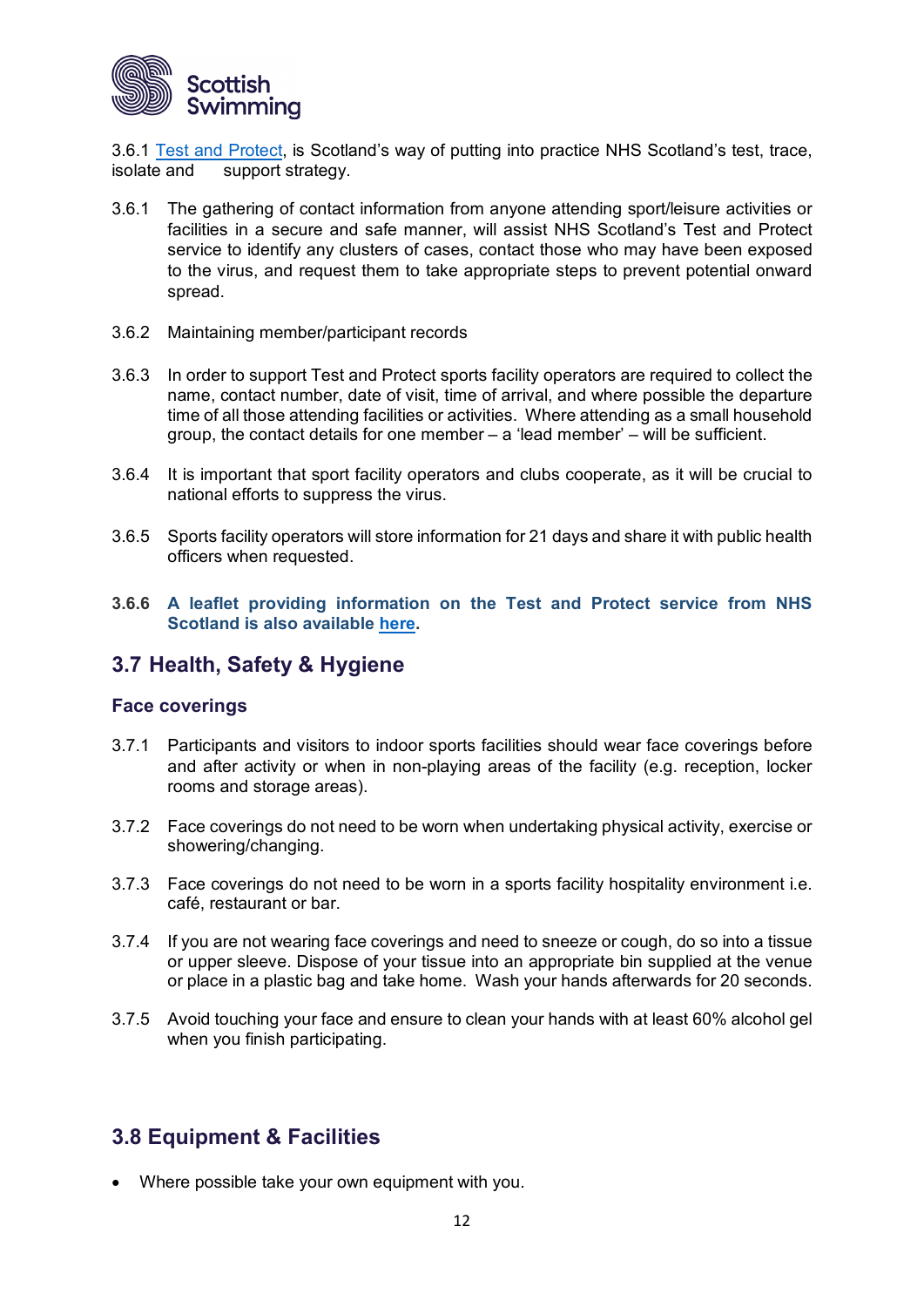

- Only take the minimum amount of equipment that you need to participate.
- Clean and wipe down your equipment, including water bottles before and after use.
- Do not share food or drink with others.

## **3.9 Useful links**

Guidelines will be updated as we progress through the phases of the Scottish Government Covid-19 routemap. Current information is available at [Scottish Government: Covid-19](https://www.gov.scot/publications/coronavirus-covid-19-framework-decision-making-scotlands-route-map-through-out-crisis-phase-3-update/)  [Framework for decision making](https://www.gov.scot/publications/coronavirus-covid-19-framework-decision-making-scotlands-route-map-through-out-crisis-phase-3-update/) .

Up to date guidance on extended households and physical distancing is available at [Scottish](http://www.gov.scot/publications/coronavirus-covid-19-phase-2-staying-safe-and-protecting-others/pages/meeting-others/)  [Government Guidance: Staying safe and protecting others](http://www.gov.scot/publications/coronavirus-covid-19-phase-2-staying-safe-and-protecting-others/pages/meeting-others/) .

Travel guidance outlined by the Scottish Government should always be adhered to. Guidance is available at [Staying Safe and Protecting Others: Travel](http://www.gov.scot/publications/coronavirus-covid-19-phase-2-staying-safe-and-protecting-others/pages/travel/)

Guidance for coaches, leaders, personal trainers, and instructors is available at [Getting your](http://www.sportscotland.org.uk/covid-19/getting-your-coaches-ready-for-sport/)  [coaches ready for sport](http://www.sportscotland.org.uk/covid-19/getting-your-coaches-ready-for-sport/) .

Coaches and instructors working with children should familiarise themselves with the additional considerations developed by **Children 1st**: [Child Wellbeing and Protection](http://www.sportscotland.org.uk/media/5774/cyp-return-to-sport-after-covid-19.pdf)  [Considerations](http://www.sportscotland.org.uk/media/5774/cyp-return-to-sport-after-covid-19.pdf) .

[Health Protection Scotland: General guidance for non-healthcare settings](http://www.hps.scot.nhs.uk/web-resources-container/covid-19-guidance-for-non-healthcare-settings/)

[UK Government / HPE: Cleaning in a non-healthcare setting](http://www.gov.uk/government/publications/covid-19-decontamination-in-non-healthcare-settings/covid-19-decontamination-in-non-healthcare-settings)

[Health Protection Scotland: Hand hygiene techniques](http://www.hps.scot.nhs.uk/a-to-z-of-topics/hand-hygiene/)

### **3.10 FACTS Guidance**

Please follow the FACTS Guidance given below from Friday 10 July 2020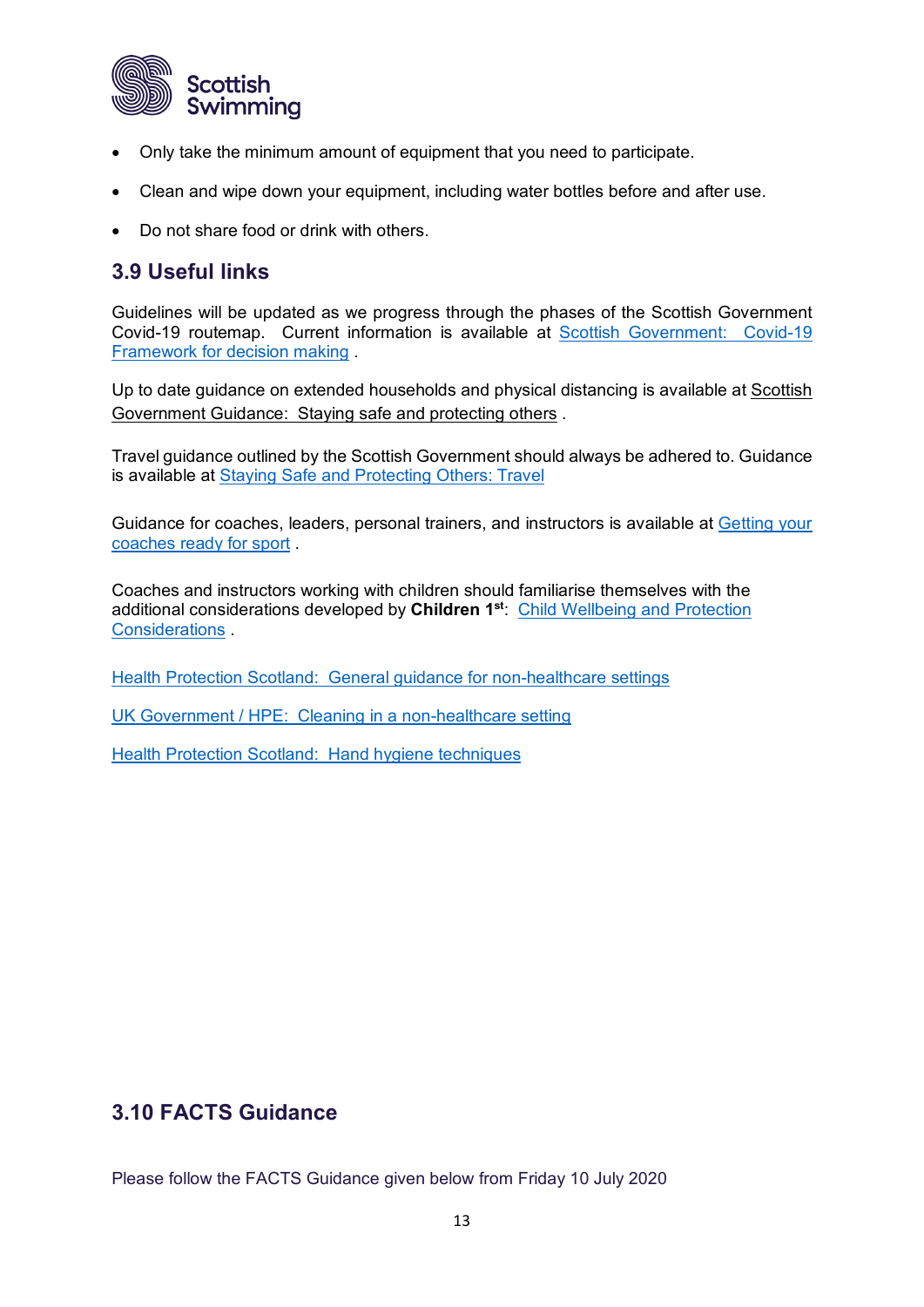

#### It's everyone's responsibility

During Phase 3, the various changes that are due to come into effect will result in larger numbers of people moving around and coming together across a variety of settings and sectors, both indoors and outdoors. This will give the virus more opportunities to spread. There is a risk of outbreaks and while we should strive to avoid them, we must also prepare for them and our Test & Protect system will help us to contain them. Staying safe and keeping others safe is as important as ever which is why, for example, we have made face coverings mandatory on public transport and in shops. And it is especially important to be considerate of people whose health conditions mean that they haven't been able to enjoy the easing of restrictions that the rest of the population has benefited from.

To prevent spread of the virus we should all follow the FACTS. It is the sum of our individual actions, our collective endeavour, that is suppressing the virus.

#### **FACTS:**

Face coverings. Avoid crowded places. Clean hands regularly. Two metre distance. Self isolate and book a test if you have symptoms.

## **Remember FACTS** for a safer Scotland **Face coverings Avoid crowded places** Clean your hands regularly **Two metre distance** Self isolate and book a test if you have symptoms nhainform acot/coronavirua #WeAreScotland **CORONAVIRUS STAY SAFE PROTECT**<br>OTHERS **NHS SAVE LIVES**

## **4.0 Disclaimer**

When referring to any documents and associated attachments in this guidance, please note the following:

- 1. Reliance upon the guidance or use of the content of this website will constitute your acceptance of this disclaimer.
- 2. The term guidance should be taken to imply the standards and best practice solutions that are acceptable to Scottish Swimming.
- 3. The documents and any associated drawing material are intended for information only.
- 4. The content of this guidance is considered by Scottish Swimming to be correct at the time of publication. Amendments, alterations and updates of documents and drawings may take place from time to time and clubs should review at the time of use to ensure the most up to-date versions are being referred to and satisfy themselves that there has been no change in position.
- 5. All downloadable drawings, images and photographs are intended solely to illustrate how elements of a facility can apply Scottish Swimming's suggestions and should be